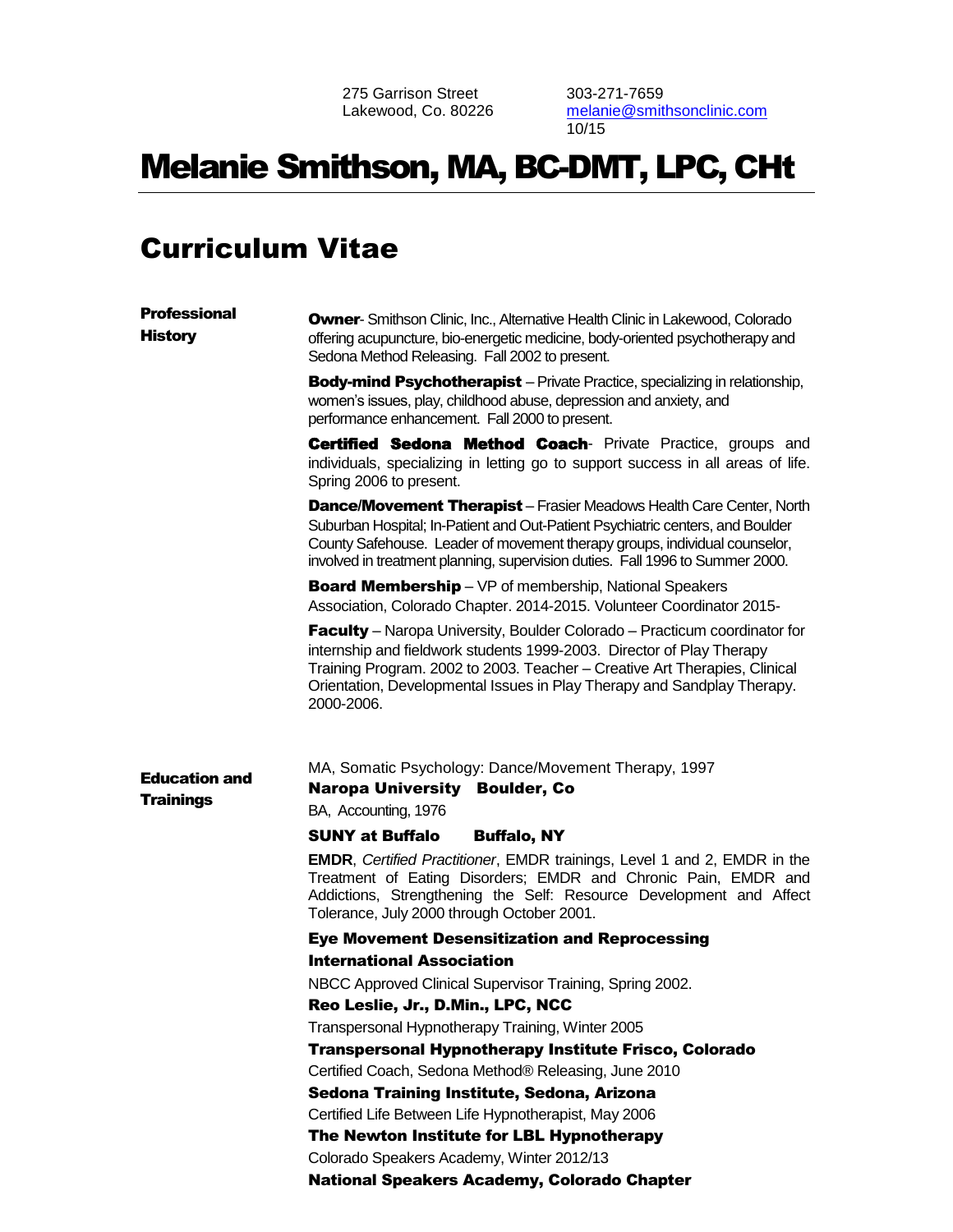#### **Presentations** *Renewing the Joy of Service: Mind, Body and Soul,* breakout presentation at Healing Beyond Borders Conference, Naples, Florida, 10/2015

*Joyful Healing,* breakout presentation at National Organization for Victim's Advocates National Conference, Dallas, Texas, 8/2015

*Don't Kill Me: I'm Just Trying to Help* and *Don't Kill The Client:*  **Skillful Relating at Work, opening and closing keynote presentations** O'Neill Health Conference, O'Neill, Nebraska, 6/2015

*Why, When, Where and How to Let Go,* Mile Hi Church of Religious Science, Lakewood, Co, 6/2015

*Trauma Mind and Body,* Keynote Presentation Highlands Behavioral Health, Denver, 3/2015

*Stress Free in 30 Seconds,* Three 50 minute presentations for Cherry Creek H.S. Relationship Class. Denver, Co. 9/2014

*Control and Stress,* 45 minute presentation for NY/NJ gals. Boulder, Co. 8/2014

*Conflict and Stress,* 30 minute presentation at Colorado Business Women 95th Annual Convention, Denver, Co. 6/2014

*Creatively Integrating Dance/Movement Therapy into Practice with 'non-movement' clients*, 90 minute presentation for Rocky Mountain Chapter of American Dance Therapy Organization, Boulder, Co. 4/2014.

*Body and Self-Care Strategies,* 60 minute presentation at CCA annual conference, Denver, Co. 3/2014.

*Sedona Method Support Groups and Workshops,* bi-monthly groups and introductions at Smithson Clinic, Inc, Denver, Co. 9/06-on-going.

*Stress Free Living, Healthy Relating, Play More, Change Your Money Mindset*, monthly talks at local service organizations, Denver, Co. on-going.

*Stress Free Living,* 60 minute lunch-n-learn, IRS, Denver, Co. 8/2012

*Play More, Earn More*, 90 minute presentation at Small Business Forum, Denver, Co. 6/2012

*2 Days to Success,* Training at Smithson Clinic, Denver, Co, 3/2012

*"From Stress to Success", Letting Go to Let Fun and Finances Flow!,*  90 minute presentation At Financially Fit Females meeting, Denver, 3/2011.

*Have What You Want and Have Fun Getting It*, 60 minute presentation at Celebration Metaphysical Fair, Denver, Co. 3/2011

*9 Months to Success,* 9 month group supporting success through releasing, movement and play. Denver, Co. 1/2011 thru 9/2011.

*Are You Pulling Out Your Hair Instead of Teeth?* 3 hour workshop at the Annual Rocky Mountain Dental Association, Denver, Co. 1/2011.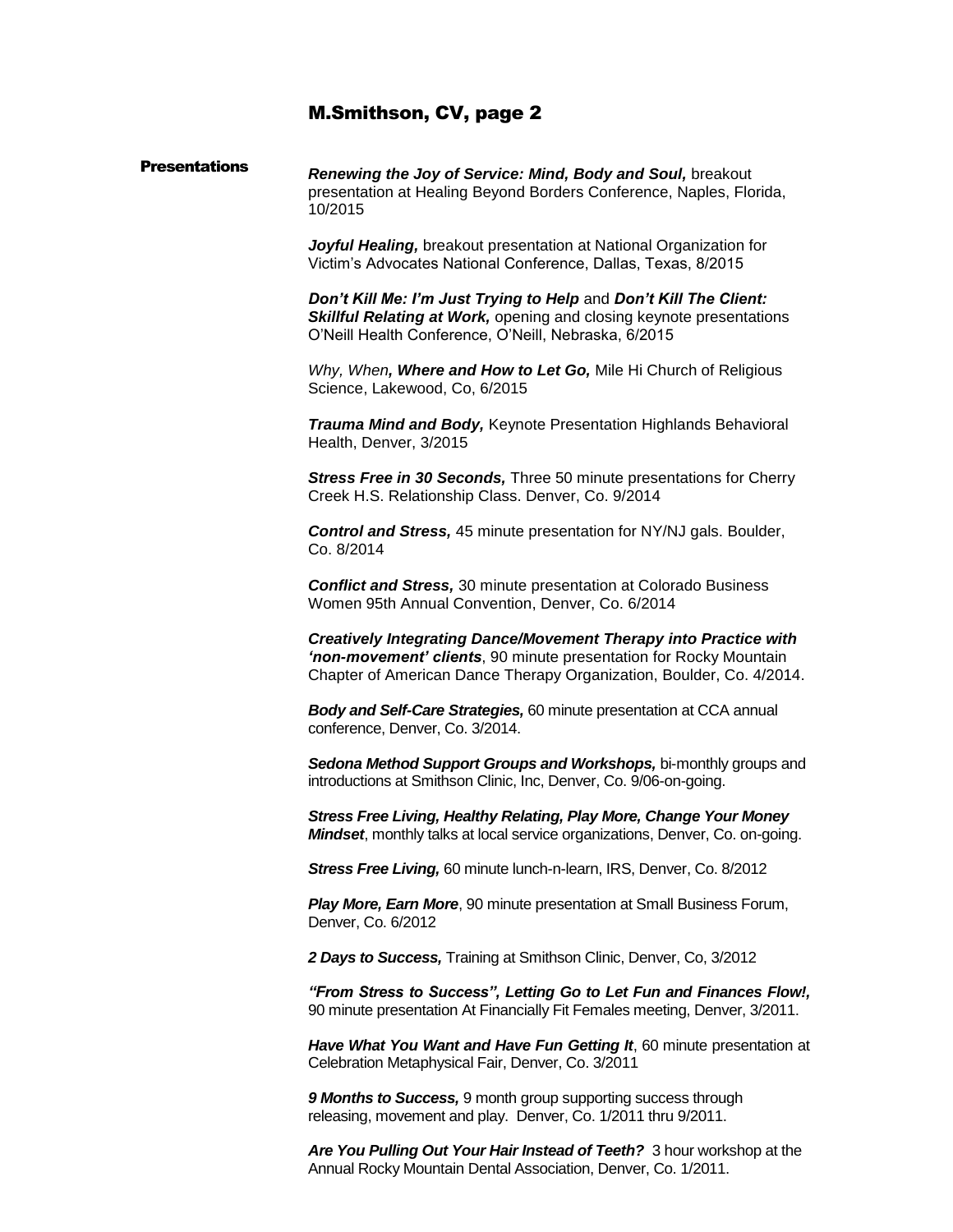*Attaining Your Authentic Goals and Desires*, 60 minute presentation at Celebration Metaphysical Fair, Denver, Co. 3/10

*Sedona Method for relieving Stress and Overwhelm*, 90 minute workshop for employees of the Jefferson County District Attorney's Office. 1/09.

*Reduce Stress Related Eating with the Sedona Method,* 60 minute seminar for Aurora Loan Services, 9/08.

*Releasing for Business Owners*, 5 hour workshop and on-going support group. Smithson Clinic, Denver, Co. 11/08-5/09.

*Enjoying the Relatives, Letting Go of Fear, Passion Accountability, Starting the New Year,* 3 hour workshops using Sedona Method Releasing, Smithson Clinic, Denver, Co. 11/07-7/08.

*Attaining Your Authentic Goals and Desires,* weekend seminar using Sedona Method and creative modalities, Denver, Co. 10/07, 4/08, 11/09.

*The SECRET Behind the SECRET,* 60 minute presentation at Celebration Metaphysical Fair, Denver, Co. 8/07 and Colorado Springs Fair, 10/07.

*Creating a Path to Joyful Connections,* 5 hour seminar using creative modalities and Sedona Method for better relationships, Parker, Co. 8/07.

**Introduction to the Sedona Method of Releasing, 90 minute presentation** at Parker Pilates, Parker, Co. 8/07

*Creating a Path to Joyful Connections,* weekend seminar using Sedona Method and creative modalities, Denver, Co. 6/07.

Letting Go of the Myths and Illusions of Control, 60 minute presentation for American Lung Association at *Catch Your Breath*, Denver, Co, 5/07

*Raising the Roof on Self Awareness,* 8 week class using Sedona Method and creative modalities, Smithson Clinic, Denver, Co, 3/07-5/07.

*Introduction to Sedona Method of Releasing,* 90 minute presentation at Smithson Clinic, Denver, Co. 2/07, 5/07,7/07,12/07,3/08.

*Journey of Souls: Life Between Lives,* 60 minute workshop presentation for Celebration Metaphysical Fair, Denver, Co. 3/07.

*Journey of Souls: Life Between Lives,* 60 minute workshop presentation for World Wellness Expo, Denver, Co. 1/07.

*Journey of Souls: Life Between Lives,* 60 minute workshop presentation for Celebration Metaphysical Fair, Colorado Springs, Co. 10/06.

*AH HA Moments Seminars,* 90 minute seminars on various health topics, including stress, play, relationship, worry, and the pain-brain connection. Smithson Clinic, Denver, Co. 2004, 2005, 2006.

*Emotions and Physical Health,* presentation for Alternative Health and Medical Association (AHMA), Denver, Co. 7/04.

*Enhancing Standard EMDR Protocols with Dance/Movement Therapy,*  workshop presentation for 36th Annual Dance Therapy Conference: American Dance Therapy Association, Denver, Co. 10/03.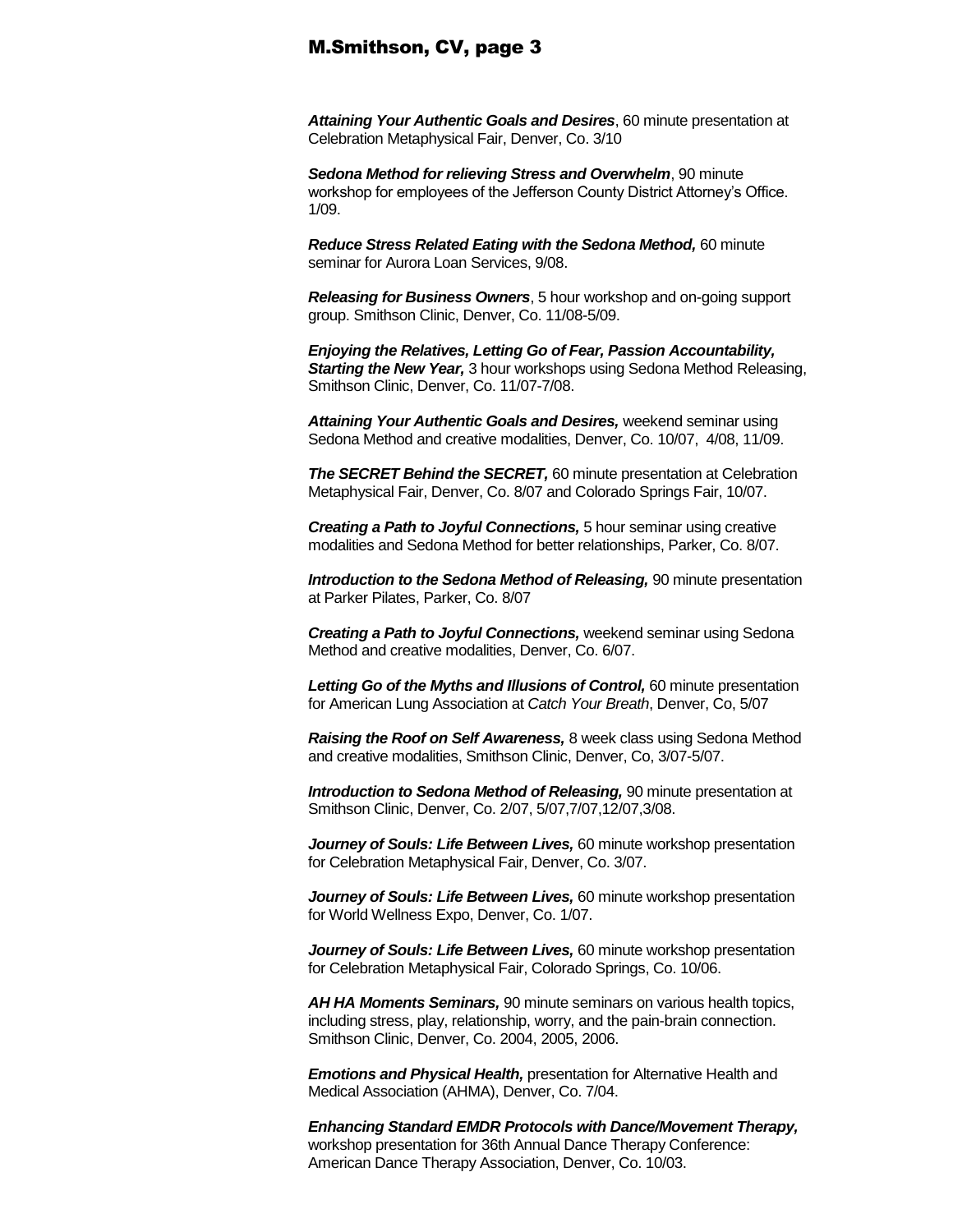*Enhancing the Somatic Intervention in EMDR*, workshop presentation for annual EMDRIA Conference, Denver, Co. 9/03.

*Using Play therapeutically with children, adolescents and adults,* inservice presentation at Maria Droste Services, Denver, Co. 10/02.

*Using Play therapeutically with children, adolescents and adults, guest* lecture in Art Therapy class, Naropa University, Boulder, Co. 10/02.

*Developmental Stages in Play, workshop for 8<sup>th</sup> Annual C.A.P.T.* Conference, Arvada, Co. 3/02.

*Using Play to Cultivate Intimacy,* private couples workshop, Boulder, 9/01.

*New Games Workshop,* week-long program for elementary children, Bixby School, Boulder, Co. 8/01.

*Group Play with Adolescents and Adults,* workshop for C.A.P.T. summer conference, Breckenridge, Co. 6/01.

**Integrating Sensory Integration with Play Therapy, workshop for 7th** Annual C.A.P.T. Conference, Arvada, Co. 3/01.

*Energy Management: Managing your energy in difficult situations, introducing Thought Field Therapy©, Muscle Testing for Health,* In-Service; Frasier Meadows Health Care Center, Boulder, Co. 6/00.

*Getting Playful: Strategies for Moving through Stressful Lives,*  workshop for Alamosa County Department of Social Services;Co. 4/00.

**Play's Life Cycle: Playing With and Throughout Life, workshop for 6th** Annual C.A.P.T. Play Therapy Conference; Arvada, Co. 2/00.

*Play for Health: Surviving and Thriving through Stress, mid-semester* workshop for Somatic Psychotherapy students at Naropa University, Boulder, Co. 11/99.

*Play for Health: The Healing Power of Play and Movement*; presenter at Wellness Conference; National Multiple Sclerosis Society, Denver, Co. 9/99.

Play for Health: Surviving and Thriving in a Stressful Work Environment; In-Service; Frasier Meadows Center, Boulder. 8/99.

*Getting Playful: Navigating the Jungle with the Greatest of Ease*; workshop for 8<sup>th</sup> Annual Child Welfare Conference: It's a Jungle Out There!; Vail, Co. 5/99.

*The Life Cycle of Play: Why stop playing?, workshop for 5<sup>th</sup> Annual* C.A.P.T. Play Therapy Conference; Arvada, Co. 2/99.

*Full Vitality Play: Removing the Barriers to Conscious Evolution*; workshop for 33rd Annual Dance Therapy Conference: American Dance

Therapy Association:, Albuquerque, NM. 10/98.

*Getting Playful: Strategies for Recovering from Getting too Serious*; workshop for 7<sup>th</sup> Annual Child Welfare Conference: Cultivating Partnerships; 5/98.